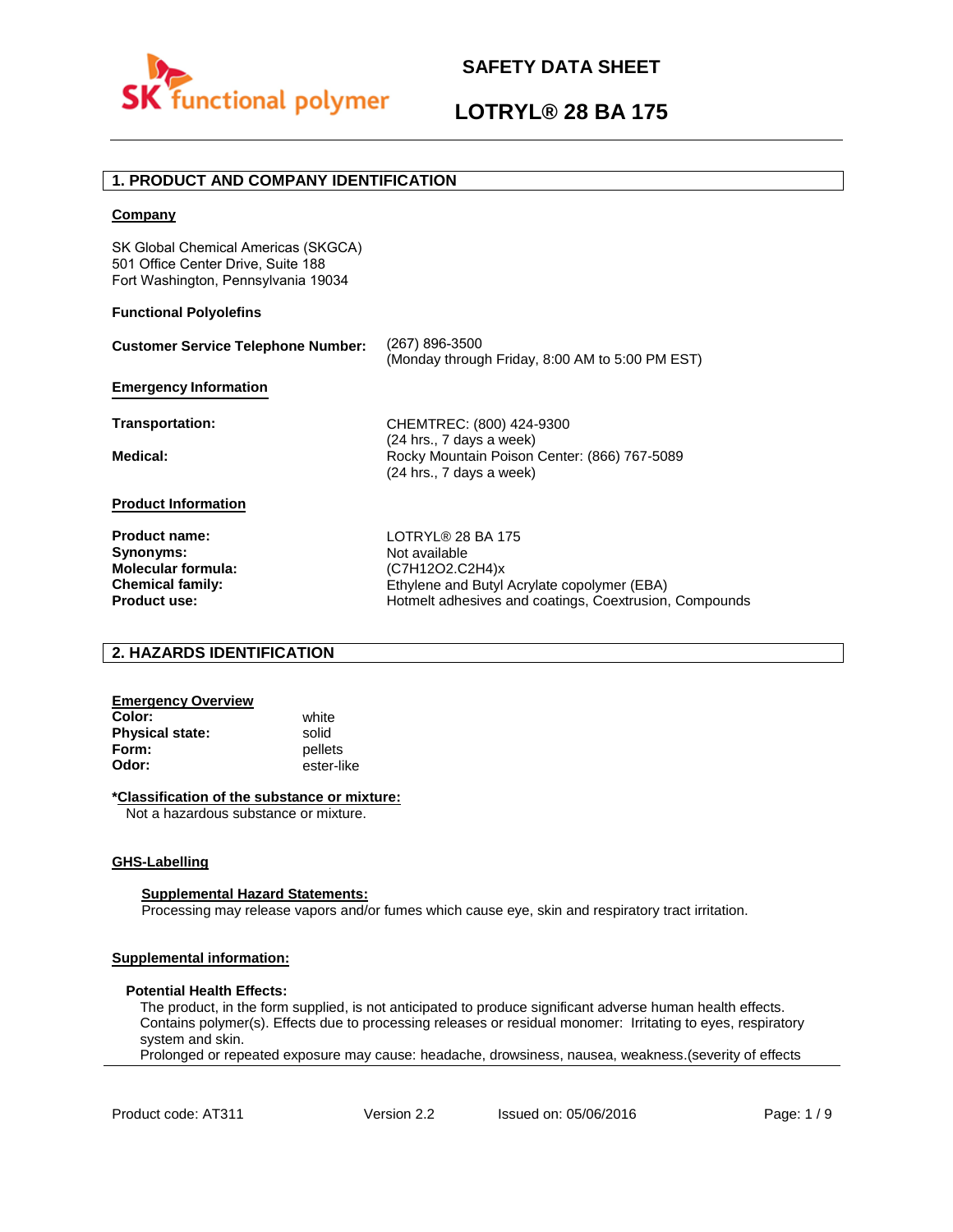

# **LOTRYL® 28 BA 175**

depends on extent of exposure) .

### **Other:**

Handle in accordance with good industrial hygiene and safety practice. (pellets/granules) This product may release fume and/or vapor of variable composition depending on processing time and temperature.

## **3. COMPOSITION/INFORMATION ON INGREDIENTS**

| <b>Chemical Name</b>                                  | CAS-No.    | Wt/Wt      | <b>GHS Classification**</b> |
|-------------------------------------------------------|------------|------------|-----------------------------|
| 2-Propenoic acid, butyl ester, polymer with<br>ethene | 25750-84-9 | $98 - 99%$ | Not classified              |

\*\*For the full text of the H-Statements mentioned in this Section, see Section 16.

### **4. FIRST AID MEASURES**

### **4.1. Description of necessary first-aid measures:**

### **Inhalation:**

If inhaled, remove victim to fresh air.

### **Skin:**

In case of contact, immediately flush skin with plenty of water. If molten polymer gets on the skin, cool rapidly with cold water. Do not peel solidified product off the skin. Obtain medical treatment for thermal burns. Remove material from clothing. Wash clothing before reuse. Thoroughly clean shoes before reuse.

### **Eyes:**

Immediately flush eye(s) with plenty of water. Obtain medical treatment for thermal burns.

### **Ingestion:**

If swallowed, DO NOT induce vomiting. Get medical attention. Never give anything by mouth to an unconscious person.

### **4.2. Most important symptoms/effects, acute and delayed:**

For most important symptoms and effects (acute and delayed), see Section 2 (Hazard Statements and Supplemental Information) and Section 11 (Toxicology Information) of this SDS.

### **4.3. Indication of immediate medical attention and special treatment needed, if necessary:**

Unless otherwise noted in Notes to Physician, no specific treatment noted; treat symptomatically.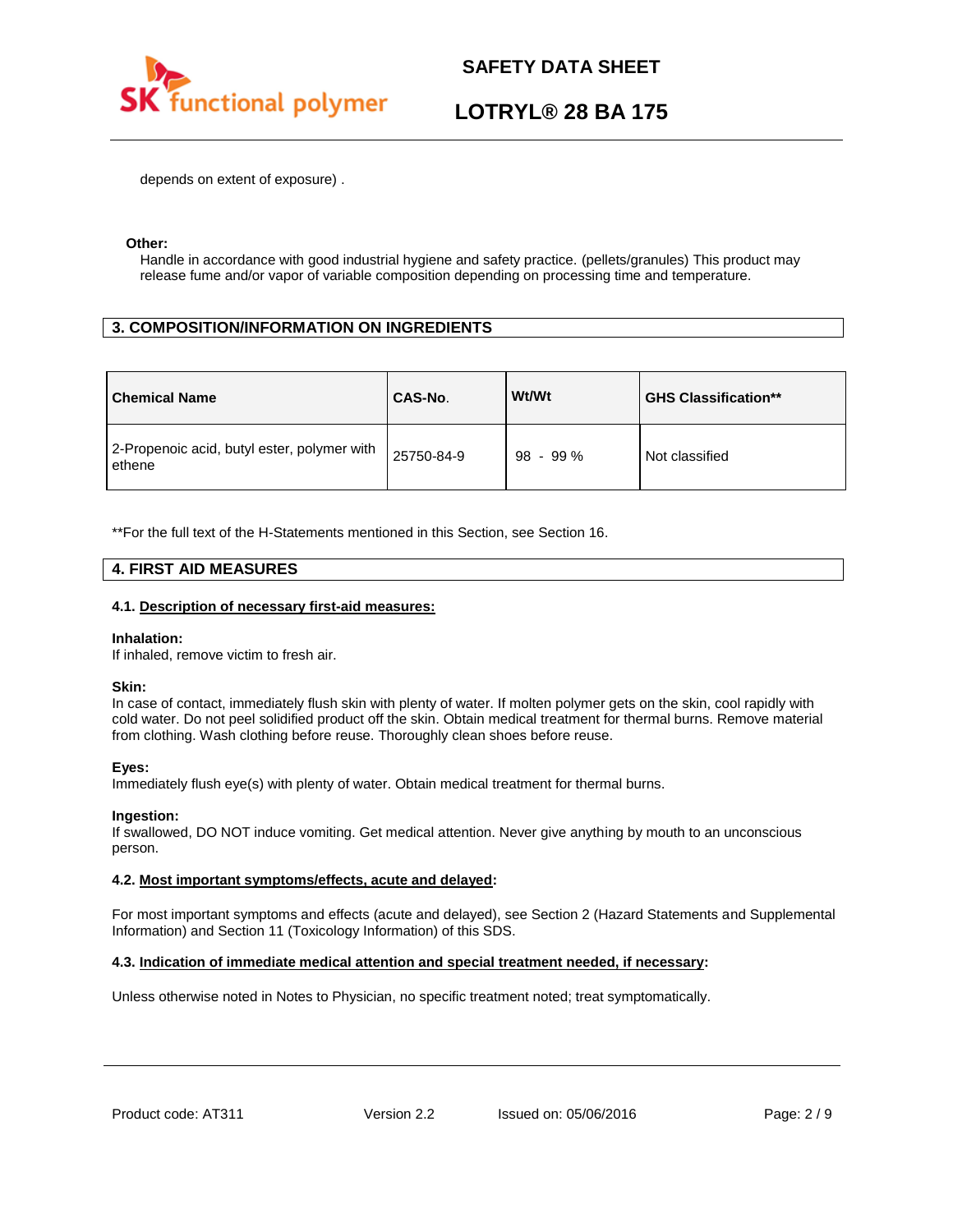

## **LOTRYL® 28 BA 175**

### **5. FIREFIGHTING MEASURES**

### **Extinguishing media (suitable):**

Water spray, Carbon dioxide (CO2), Foam

### **Protective equipment:**

Fire fighters and others who may be exposed to products of combustion should wear full fire fighting turn out gear (full Bunker Gear) and self-contained breathing apparatus (pressure demand / NIOSH approved or equivalent).

### **Further firefighting advice:**

Fire fighting equipment should be thoroughly decontaminated after use.

### **Fire and explosion hazards:**

When burned, the following hazardous products of combustion can occur: Carbon oxides Hazardous organic compounds

## **6. ACCIDENTAL RELEASE MEASURES**

### **Personal precautions, Emergency procedures, Methods and materials for containment/clean-up:**

Prevent further leakage or spillage if you can do so without risk. Ventilate the area. Sweep up and shovel into suitable properly labeled containers for prompt disposal. Possible fall hazard – floor may become slippery from leakage/spillage of product. Avoid dispersal of spilled material and runoff and contact with soil, waterways, drains and sewers. Consult a regulatory specialist to determine appropriate state or local reporting requirements, for assistance in waste characterization and/or hazardous waste disposal and other requirements listed in pertinent environmental permits.

### **Protective equipment:**

Appropriate personal protective equipment is set forth in Section 8.

### **7. HANDLING AND STORAGE**

### **Handling**

### **General information on handling:**

Avoid breathing dust.

Avoid breathing processing fumes or vapors.

Handle in accordance with good industrial hygiene and safety practices. These practices include avoiding unnecessary exposure and removal of material from eyes, skin, and clothing.

### **Storage**

### **General information on storage conditions:**

Keep in a dry, cool place. Store in closed containers, in a secure area to prevent container damage and subsequent spillage. Store away from moisture and heat to maintain the technical properties of the product.

### **Storage stability – Remarks:**

Stable under recommended storage conditions.

#### **Storage incompatibility – General:**  None known.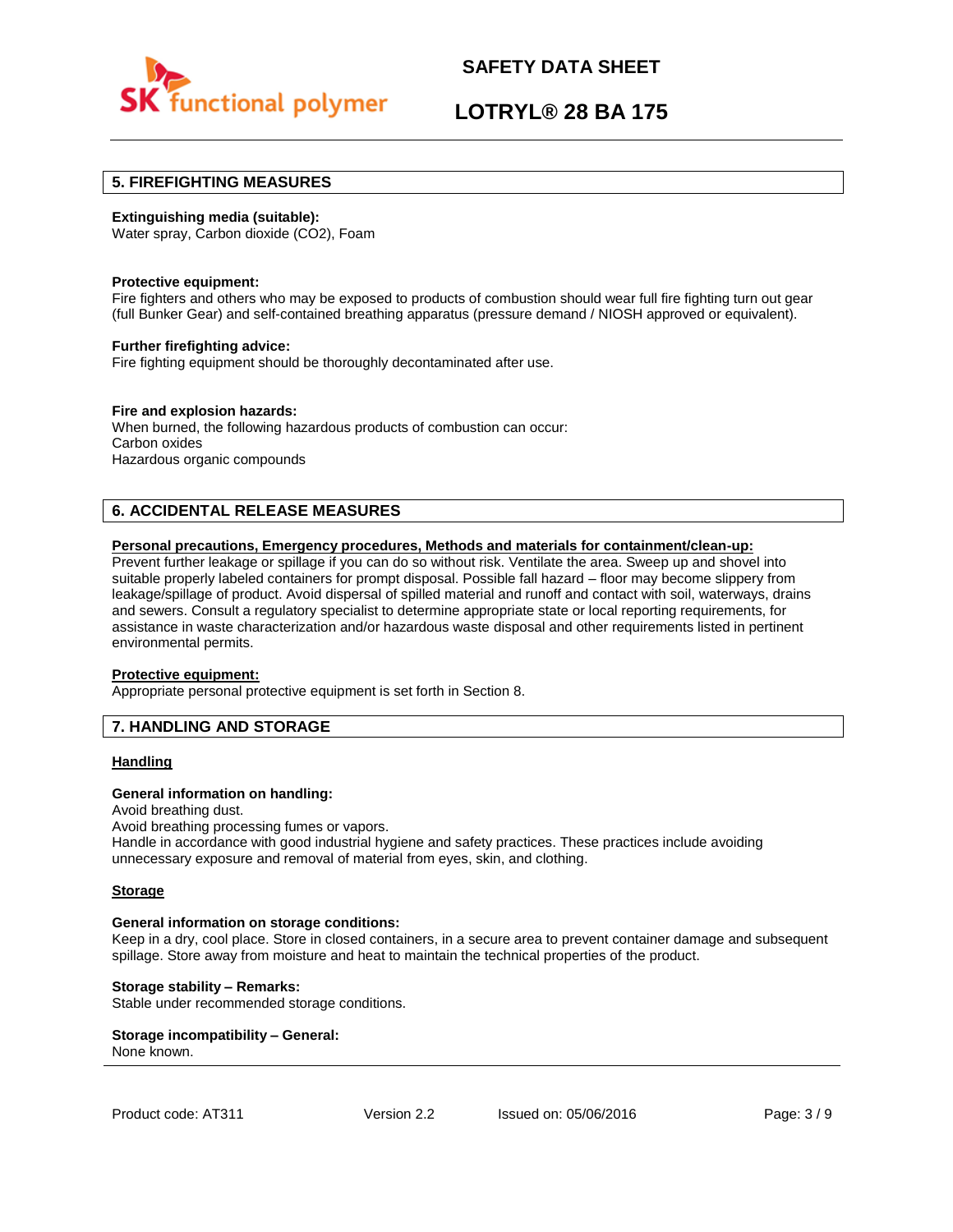

# **LOTRYL® 28 BA 175**

## **Temperature tolerance – Do not store above:**

86 °F (30 °C)

## **8. EXPOSURE CONTROLS/PERSONAL PROTECTION**

### **Airborne Exposure Guidelines:**

### **Particles Not Otherwise Specified / Nuisance Dust (Proprietary)**

US. ACGIH Threshold Limit Values

| Inhalable particles.  |
|-----------------------|
| $10 \text{ mg/m}$     |
| Respirable particles. |
| $3 \text{ mg/m}$      |
|                       |

US. OSHA Table Z-1 Limits for Air Contaminants (29 CFR 1910.1000)

| Form: | Respirable fraction. |
|-------|----------------------|
| PEL:  | $5 \text{ mg/m}$     |

**Form:** Total dust PEL: 15 mg/m3

US. OSHA Table Z-3 (29 CFR 1910.1000)

| Form:                 | Respirable fraction.                           |
|-----------------------|------------------------------------------------|
| Time weighted average | 15 millions of particles per cubic foot of air |
| Form:                 | Total dust                                     |
| Time weighted average | 50 millions of particles per cubic foot of air |
| Form:                 | Respirable fraction.                           |
| Time weighted average | $5 \text{ mg/m}$                               |
| Form:                 | Total dust                                     |
| Time weighted average | 15 $mg/m3$                                     |

Only those components with exposure limits are printed in this section. Limits with skin contact designation above have skin contact effect. Air sampling alone is insufficient to accurately quantitate exposure. Measures to prevent significant cutaneous absorption may be required. Limits with a sensitizer designation above mean that exposure to this material may cause allergic reactions.

### **Engineering controls:**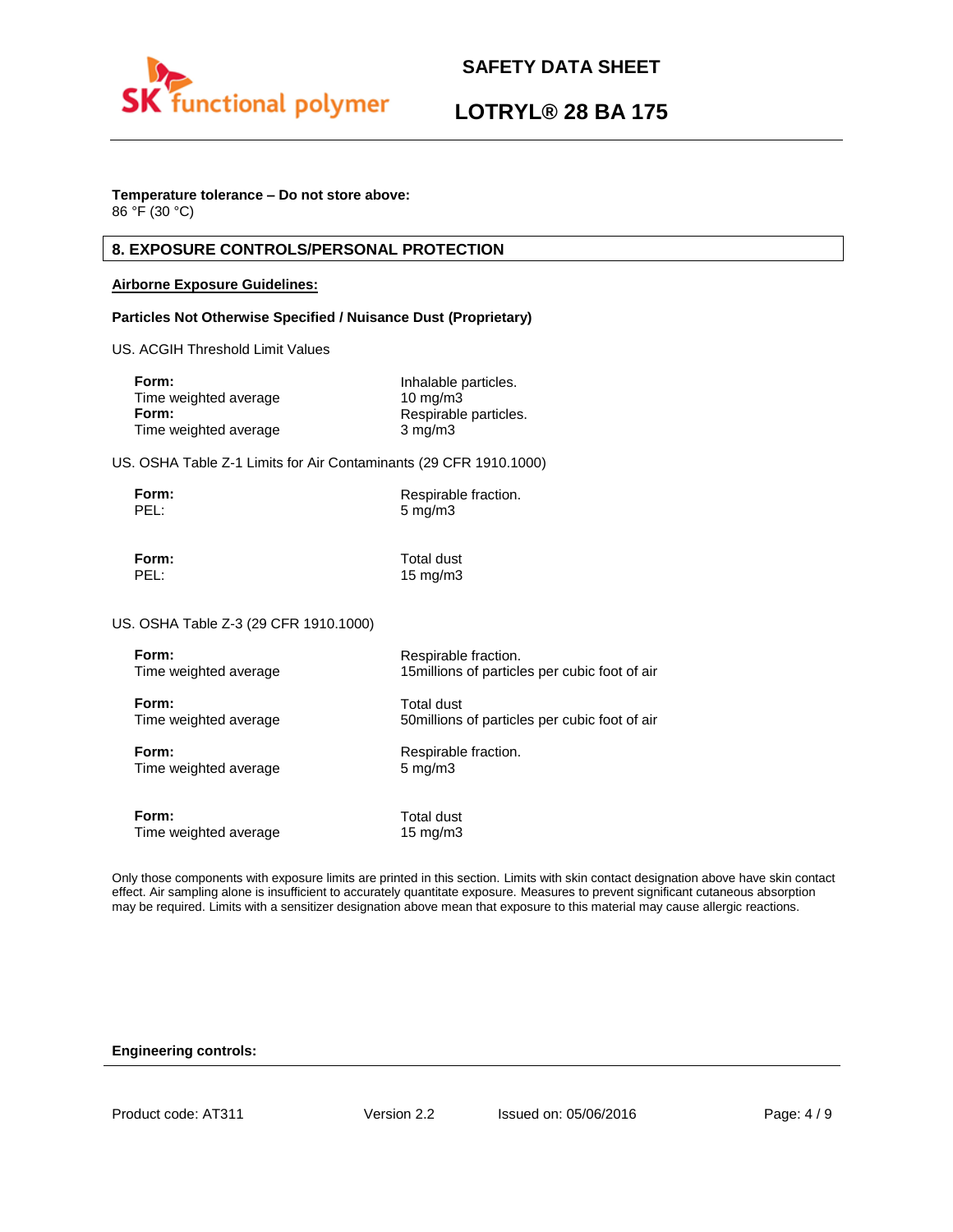

# **LOTRYL® 28 BA 175**

Investigate engineering techniques to reduce exposures below airborne exposure limits or to otherwise reduce exposures. Provide ventilation if necessary to minimize exposures or to control exposure levels to below airborne exposure limits (if applicable see above).If practical, use local mechanical exhaust ventilation at sources of air contamination such as open process equipment.

### **Respiratory protection:**

Avoid breathing dust. Avoid breathing processing fumes or vapors. Where airborne exposure is likely or airborne exposure limits are exceeded (if applicable, see above), use NIOSH approved respiratory protection equipment appropriate to the material and/or its components and substances released during processing. Consult respirator manufacturer to determine appropriate type equipment for a given application. Observe respirator use limitations specified by NIOSH or the manufacturer. For emergency and other conditions where there may be a potential for significant exposure or where exposure limit may be significantly exceeded, use an approved full face positive-pressure, self-contained breathing apparatus or positive-pressure airline with auxiliary self-contained air supply. Respiratory protection programs must comply with 29 CFR § 1910.134.

### **Skin protection:**

Processing of this product releases vapors or fumes which may cause skin irritation. Minimize skin contamination by following good industrial hygiene practice. Wearing protective gloves is recommended. Wash hands and contaminated skin thoroughly after contact with processing fumes or vapors. Wash thoroughly after handling.

### **Eye protection:**

Use good industrial practice to avoid eye contact. Processing of this product releases vapors or fumes which may cause eye irritation. Where eye contact may be likely, wear chemical goggles and have eye flushing equipment available.

| 9. PHYSICAL AND CHEMICAL PROPERTIES    |                               |
|----------------------------------------|-------------------------------|
| Color:                                 | white                         |
| <b>Physical state:</b>                 | solid                         |
| Form:                                  | pellets                       |
| Odor:                                  | ester-like                    |
| Odor threshold:                        | No data available             |
| <b>Flash point</b>                     | Not applicable                |
| <b>Auto-ignition</b><br>temperature:   | approximately 662 °F (350 °C) |
| Lower flammable limit<br>$(LFL)$ :     | No data available             |
| <b>Upper flammable limit</b><br>(UEL): | No data available             |
| pH:                                    | Not applicable                |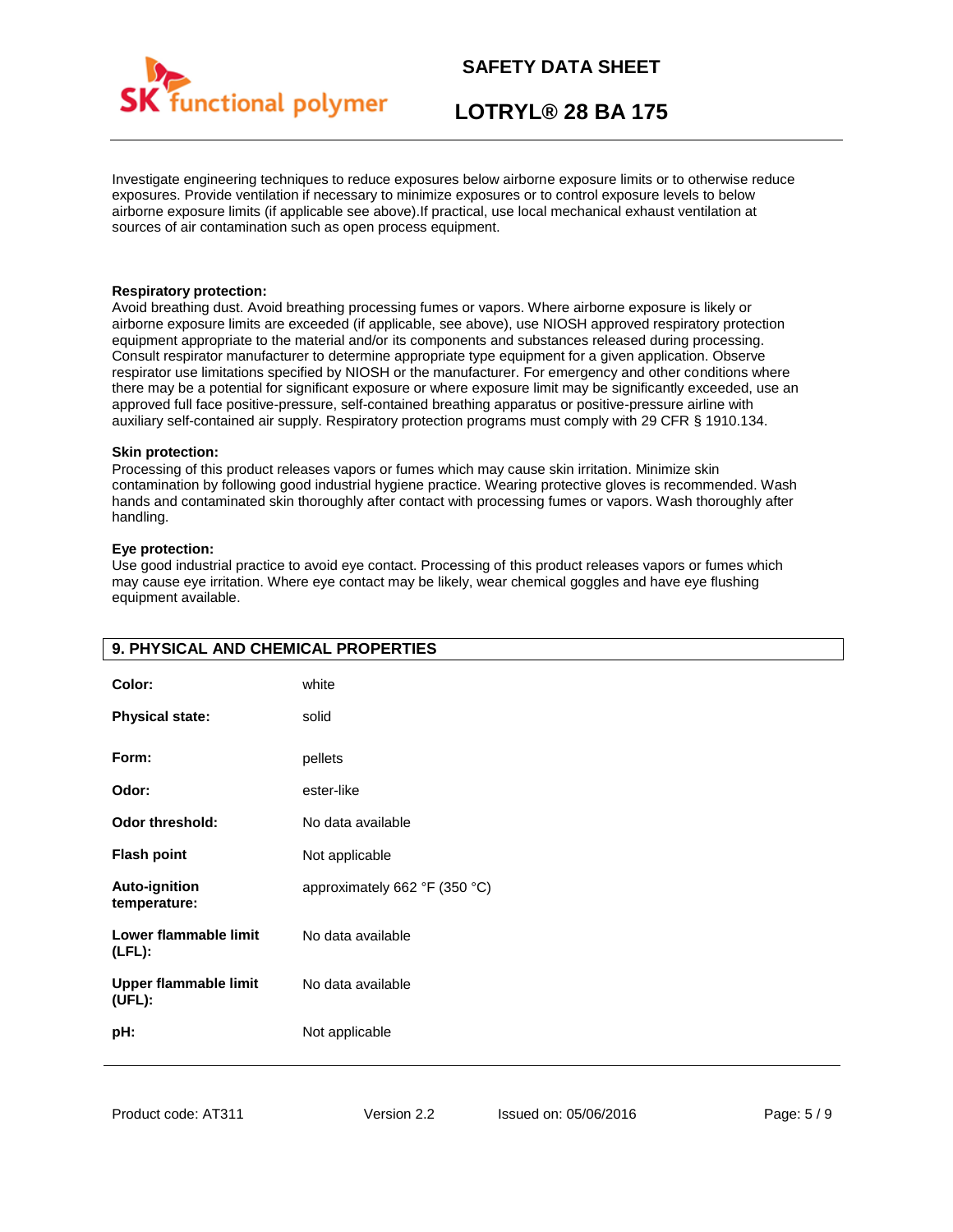

# **LOTRYL® 28 BA 175**

| Density:                               | $0.93$ g/cm $3$                        |
|----------------------------------------|----------------------------------------|
| <b>Bulk density:</b>                   | 500 kg/m3 68 °F (20 °C)                |
| Vapor pressure:                        | Not applicable                         |
| Vapor density:                         | Not applicable                         |
| <b>Boiling point/boiling</b><br>range: | No data available                      |
| <b>Melting point/range:</b>            | No data available                      |
| <b>Freezing point:</b>                 | No data available                      |
| <b>Evaporation rate:</b>               | No data available                      |
| <b>Solubility in water:</b>            | 68 °F (20 °C) insoluble                |
| Viscosity, dynamic:                    | No data available                      |
| Oil/water partition<br>coefficient:    | No data available                      |
| <b>Thermal decomposition</b>           | $> 662$ °F ( $> 350$ °C) approximately |
| <b>Flammability:</b>                   | See GHS Classification in Section 2    |

## **10. STABILITY AND REACTIVITY**

### **Stability:**

The product is stable under normal handling and storage conditions.

## **Hazardous reactions:**

Hazardous polymerisation may occur.

## **Materials to avoid:**

None known.

### **Conditions / hazards to avoid:**

Avoid storing in moist and warm conditions. (to maintain the technical properties of the product). See Hazardous Decomposition Products below.

### **Hazardous decomposition products:**

Thermal decomposition giving toxic, flammable, and / or corrosive products: Carbon oxides Hazardous organic compounds Acrylates Methacrylates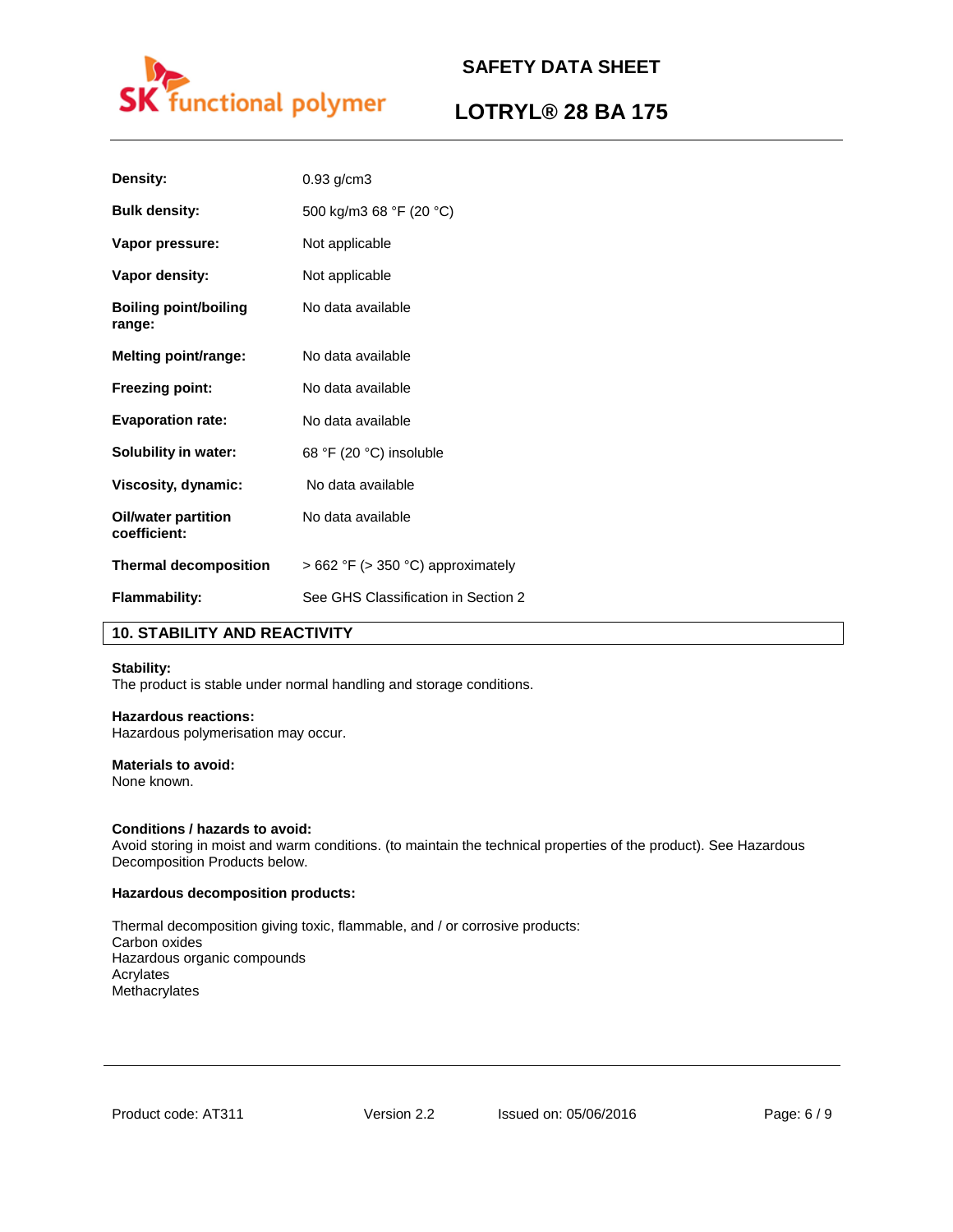

# **LOTRYL® 28 BA 175**

## **11. TOXICOLOGICAL INFORMATION**

Data on this material and/or its components are summarized below.

### **Data for 2-Propenoic acid, butyl ester, polymer with ethene (25750-84-9)**

### **Other information**

The information presented is from representative materials in this chemical class. The results may vary depending on the test substance. Effects due to processing releases or residual monomer: Possible cross sensitization with other acrylates and methacrylates

### **12. ECOLOGICAL INFORMATION**

### **Chemical Fate and Pathway**

No data are available.

### **Ecotoxicology**

No data are available.

### **13. DISPOSAL CONSIDERATIONS**

### **Waste disposal:**

Where possible recycling is preferred to disposal or incineration. If recycling is not an option, incinerate or dispose of in accordance with federal, state, and local regulations. Pigmented, filled and/or solvent laden product may require special disposal practices in accordance with federal, state and local regulations. Consult a regulatory specialist to determine appropriate state or local reporting requirements, for assistance in waste characterization and/or hazardous waste disposal and other requirements listed in pertinent environmental permits. Note: Chemical additions to, processing of, or otherwise altering this material may make this waste management information incomplete, inaccurate, or otherwise inappropriate. Furthermore, state and local waste disposal requirements may be more restrictive or otherwise different from federal laws and regulations.

### **14. TRANSPORT INFORMATION**

### **US Department of Transportation (DOT):** not regulated

**International Maritime Dangerous Goods Code (IMDG):** not regulated

| <b>15. REGULATORY INFORMATION</b> |               |                                                                  |
|-----------------------------------|---------------|------------------------------------------------------------------|
| <b>Chemical Inventory Status</b>  |               |                                                                  |
| EU. EINECS                        | <b>EINECS</b> | Conforms to                                                      |
| United States TSCA Inventory      | <b>TSCA</b>   | The components of this product are all on<br>the TSCA Inventory. |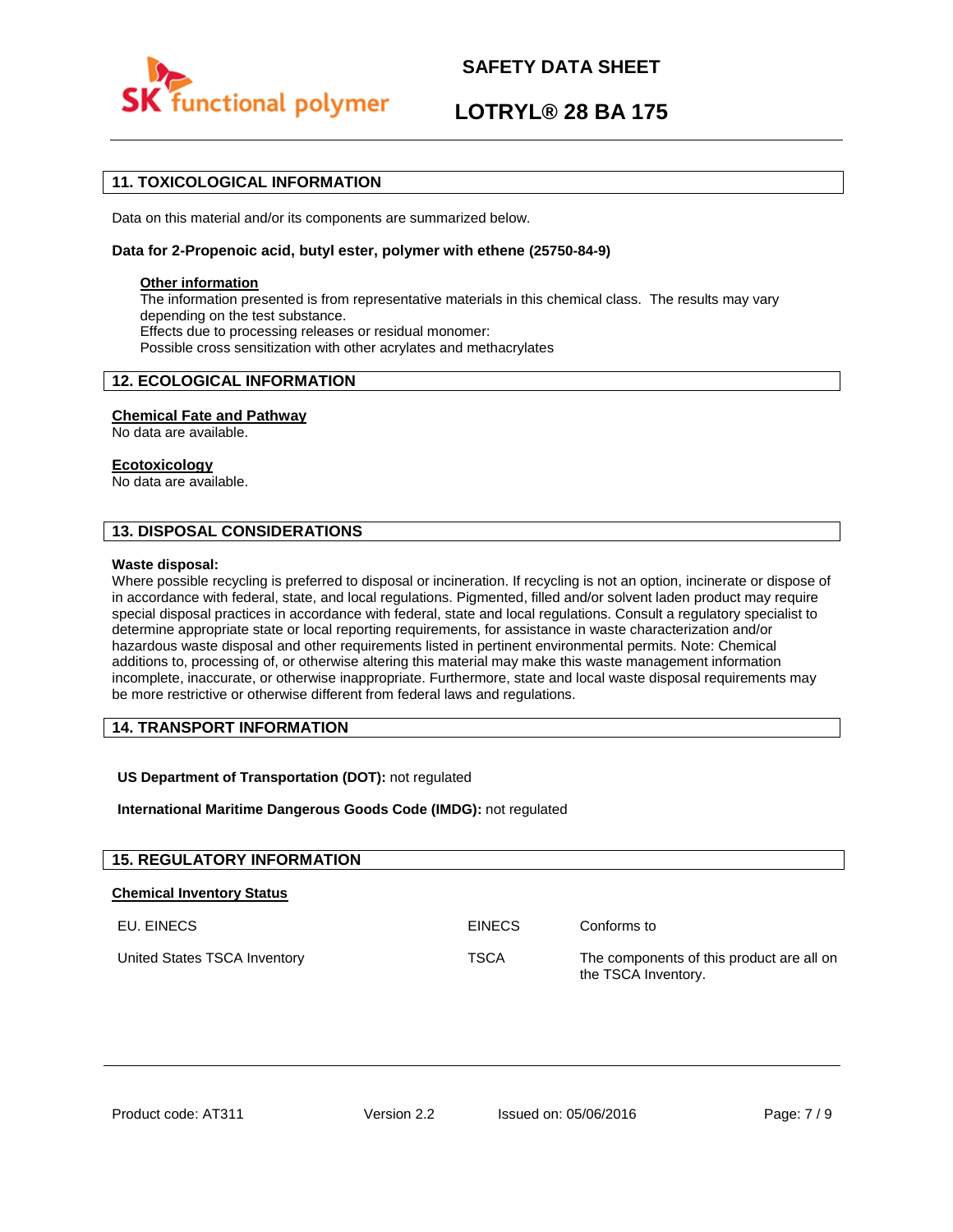

## **LOTRYL® 28 BA 175**

| Canadian Domestic Substances List (DSL)                               | <b>DSL</b>  | All components of this product are on the<br>Canadian DSL |
|-----------------------------------------------------------------------|-------------|-----------------------------------------------------------|
| China. Inventory of Existing Chemical Substances in<br>China (IECSC)  | IECSC (CN)  | Conforms to                                               |
| Japan. ENCS - Existing and New Chemical<br>Substances Inventory       | ENCS (JP)   | Conforms to                                               |
| Japan. ISHL - Inventory of Chemical Substances                        | ISHL (JP)   | Conforms to                                               |
| Korea. Korean Existing Chemicals Inventory (KECI)                     | KECI (KR)   | Conforms to                                               |
| Philippines Inventory of Chemicals and Chemical<br>Substances (PICCS) | PICCS (PH)  | Conforms to                                               |
| Australia Inventory of Chemical Substances (AICS)                     | <b>AICS</b> | Conforms to                                               |

### **United States – Federal Regulations**

### **SARA Title III – Section 302 Extremely Hazardous Chemicals:**

The components in this product are either not SARA Section 302 regulated or regulated but present in negligible concentrations.

### **SARA Title III - Section 311/312 Hazard Categories:**

No SARA Hazards

### **SARA Title III – Section 313 Toxic Chemicals:**

This material does not contain any chemical components with known CAS numbers that exceed the threshold (De Minimis) reporting levels established by SARA Title III, Section 313.

### **Comprehensive Environmental Response, Compensation, and Liability Act (CERCLA) - Reportable Quantity (RQ):**

The components in this product are either not CERCLA regulated, regulated but present in negligible concentrations, or regulated with no assigned reportable quantity.

### **United States – State Regulations**

### **New Jersey Right to Know**

No components are subject to the New Jersey Right to Know Act.

### **Pennsylvania Right to Know**

### Chemical name CAS-No.

2-Propenoic acid, butyl ester, polymer with ethene 25750-84-9

### **California Prop. 65**

This product does not contain any chemicals known to the State of California to cause cancer, birth defects, or any other reproductive defects.

Product code: AT311 Version 2.2 Issued on: 05/06/2016 Page: 8/9